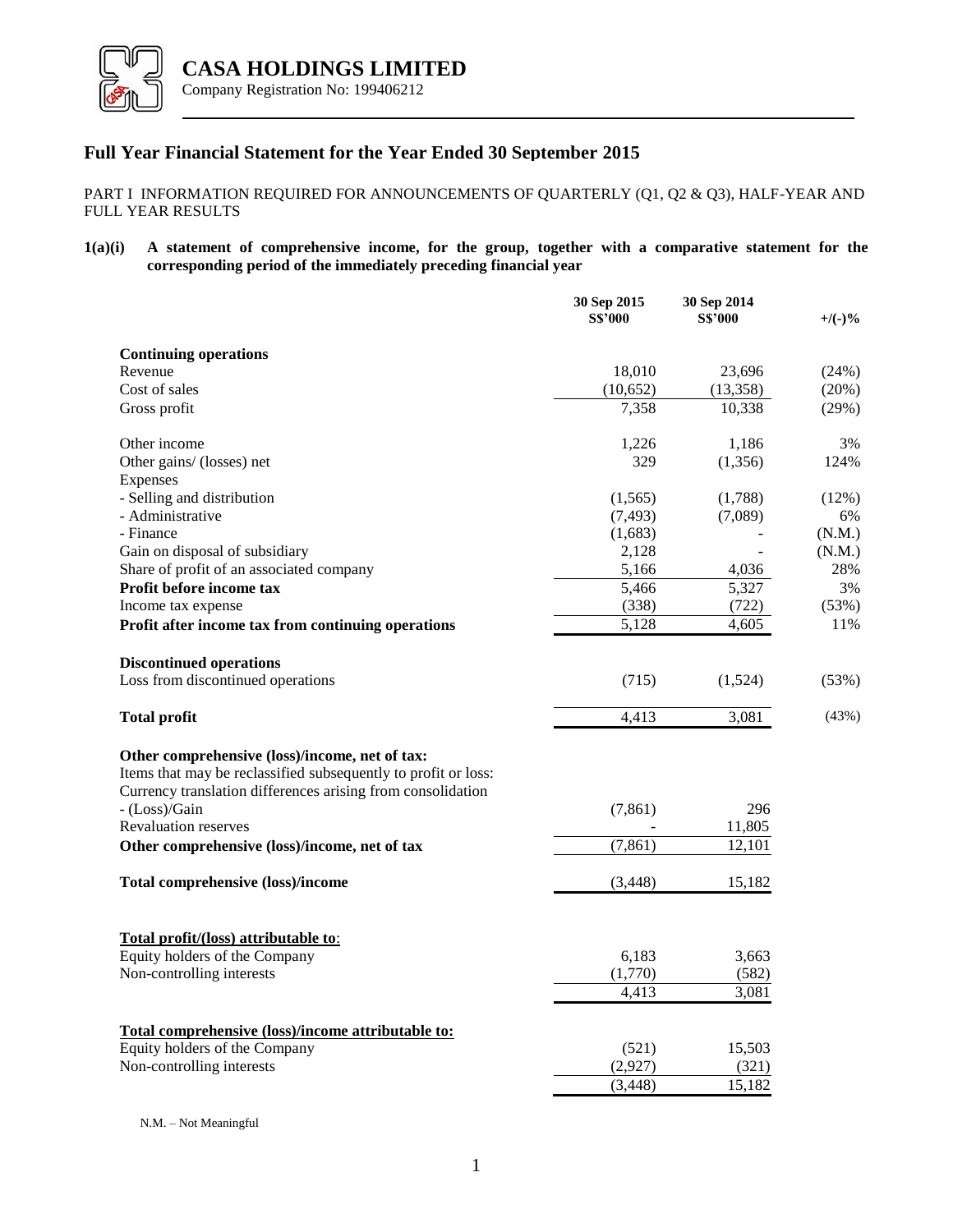# **1(a)(ii) The accompanying notes to the financial statements form an integral part of the financial statements**

|                                                                                                      | 30 Sep 2015<br><b>S\$'000</b> | 30 Sep 2014<br><b>S\$'000</b> |         |
|------------------------------------------------------------------------------------------------------|-------------------------------|-------------------------------|---------|
| Charging/(crediting):                                                                                |                               |                               |         |
| Allowance for impairment of trade and other receivables                                              | 83                            |                               | 249     |
| Reversal of allowance for impairment of trade and other receivables made in prior<br>financial years | (86)                          |                               | (99)    |
| Impairment of receivables upon disposal of subsidiary                                                | 479                           |                               |         |
| Depreciation of property, plant and equipment                                                        | 1,276                         |                               | 614     |
| Property, plant and equipment written off                                                            |                               |                               | 163     |
| Amortisation of land use rights                                                                      | 19                            |                               | 19      |
| Gain on deemed disposal of a joint venture                                                           |                               |                               | (1,276) |
| Gain on amortisation of payable                                                                      | (908)                         |                               |         |
| Gain on disposal of property, plant and equipment                                                    | (9)                           |                               | (6)     |
| Gain on disposal of financial assets at fair value through profit and loss                           |                               |                               | (8)     |
| Provision for warranty claims                                                                        | 124                           |                               | 215     |
| Foreign exchange loss – net                                                                          | 578                           |                               | 499     |
| Fair value gain on investment properties                                                             |                               |                               | (156)   |
| Fair value loss on financial assets at fair value through profit and loss                            |                               |                               | 10      |
| Employee compensation                                                                                | 5,673                         |                               | 5,723   |
| Impairment loss on goodwill                                                                          |                               |                               | 2,615   |
| Inventories:                                                                                         |                               |                               |         |
| - cost of inventories recognised as an expense (included in 'cost of sales')                         | 19,198                        |                               | 17,617  |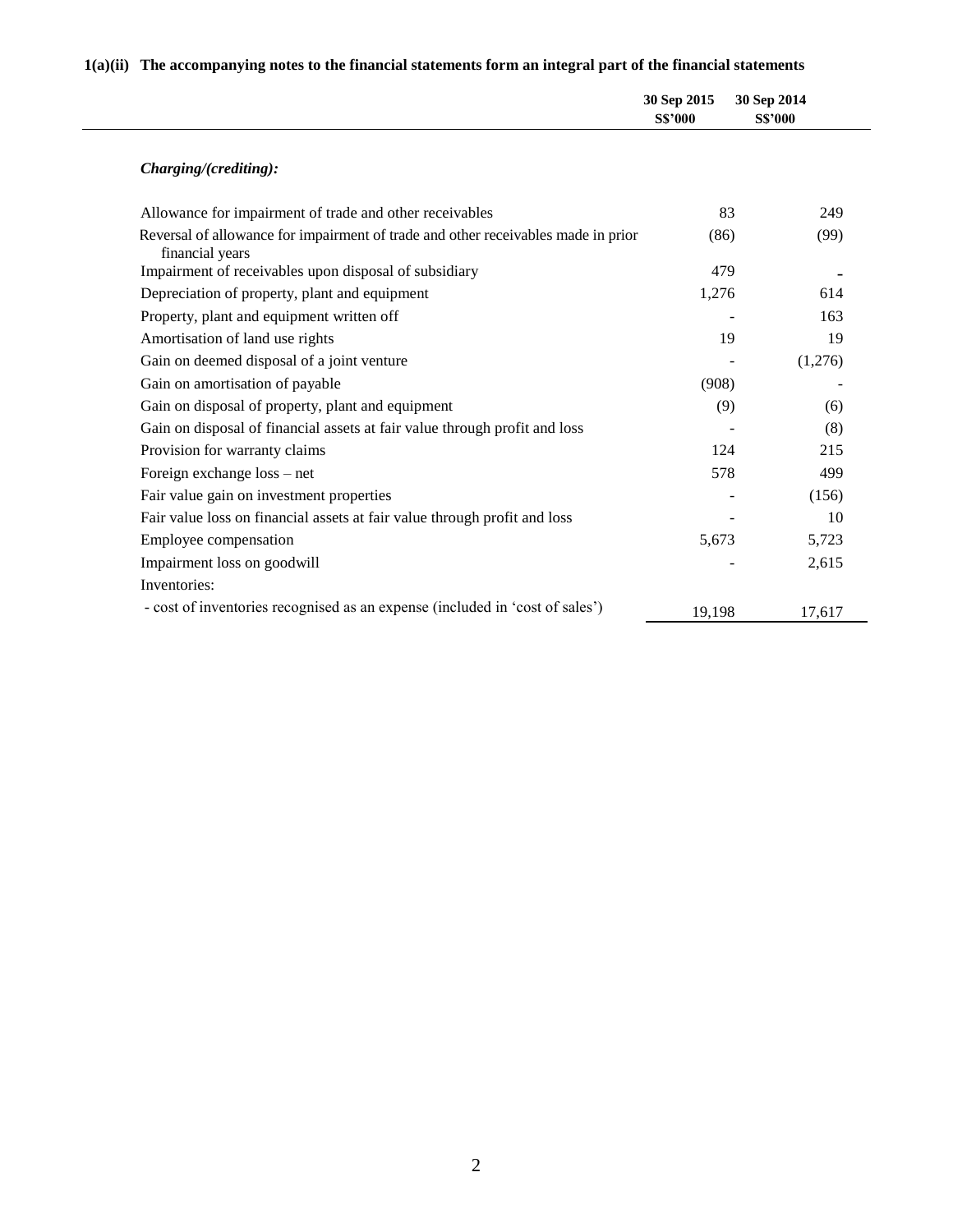## **1(b)(i) A statement of financial position (for the issuer and group), together with a comparative statement as at the end of the immediately preceding financial year.**

|                                                                              | <b>The Group</b> |                   | <b>The Company</b> |                  |
|------------------------------------------------------------------------------|------------------|-------------------|--------------------|------------------|
|                                                                              | 30 Sep 2015      | 30 Sep 2014       | 30 Sep 2015        | 30 Sep 2014      |
| <b>Current Assets:</b>                                                       | S\$'000          | <b>S\$'000</b>    | <b>S\$'000</b>     | <b>S\$'000</b>   |
| Cash and cash equivalents                                                    | 13,040           | 12,666            | 5,296              | 4,379            |
| Trade and other receivables                                                  | 7,135            | 5,474             | 82                 | 63               |
| Amount due from subsidiaries<br>Inventories                                  |                  |                   | 8,321              | 10,724           |
| Development properties                                                       | 4,184<br>52,879  | 7,148<br>59,080   |                    |                  |
| <b>Total current assets</b>                                                  | 77,238           | 84,368            | 13,699             | 15,166           |
| <b>Non-Current Assets:</b>                                                   |                  |                   |                    |                  |
| Club membership                                                              | 9                | 9                 |                    |                  |
| Investment in associated companies                                           | 30,239           | 31,587            | 14,812             | 14,452           |
| Investments in subsidiaries                                                  |                  |                   | 12,959             | 12,959           |
| Investment properties                                                        | 789              | 789               | 789                | 789              |
| Property, plant and equipment                                                | 21,441           | 26,357            |                    |                  |
| Land use rights                                                              |                  | 843               |                    |                  |
| Derivative financial instrument                                              | 5,163            |                   |                    |                  |
| Deferred tax assets                                                          | 46<br>57,687     | 55                |                    |                  |
| <b>Total non-current assets</b><br><b>Total Assets</b>                       | 134,925          | 59,640<br>144,008 | 28,560<br>42,259   | 28,200<br>43,366 |
| <b>Current Liabilities:</b>                                                  |                  |                   |                    |                  |
| Trade and other payables                                                     | 16,631           | 26,708            | 200                | 204              |
| Amount due to subsidiaries                                                   |                  |                   | 7,325              | 7,427            |
| Borrowings                                                                   | 2,892            | 2,447             |                    |                  |
| Provision for warranty claims                                                | 319              | 374               |                    |                  |
| Current income tax liabilities                                               | 413              | 731               |                    |                  |
| <b>Total current liabilities</b>                                             | 20,255           | 30,260            | 7,525              | 7,631            |
| <b>Non-Current Liabilities</b>                                               |                  |                   |                    |                  |
| Long-term borrowing                                                          | 36,006           | 32,713            |                    |                  |
| Derivative financial instrument                                              |                  | 300               |                    |                  |
| Other payables                                                               | 3,165            |                   |                    |                  |
| <b>Total non-current liabilities</b>                                         | 39,171           | 33,013            |                    |                  |
| <b>Total Liabilities</b>                                                     | 59,426           | 63,273            | 7,525              | 7,631            |
|                                                                              |                  |                   |                    |                  |
| <b>Net Assets</b>                                                            | 75,499           | 80,735            | 34,734             | 35,735           |
| <b>Capital and Reserves attributable to equity holders of</b><br>the Company |                  |                   |                    |                  |
| Share capital                                                                | 32,315           | 32,315            | 32,315             | 32,315           |
| Currency translation reserves                                                | (11,063)         | (4,489)           |                    |                  |
| <b>Revaluation reserves</b>                                                  | 12,827           | 14,020            |                    |                  |
| Retained earnings                                                            | 34,954           | 30,869            | 2,419              | 3,420            |
|                                                                              | 69,033           | 72,715            | 34,734             | 35,735           |
| Non-controlling interests                                                    | 6,466            | 8,020             |                    |                  |
| <b>Total Equity</b>                                                          | 75,499           | 80,735            | 34,734             | 35,735           |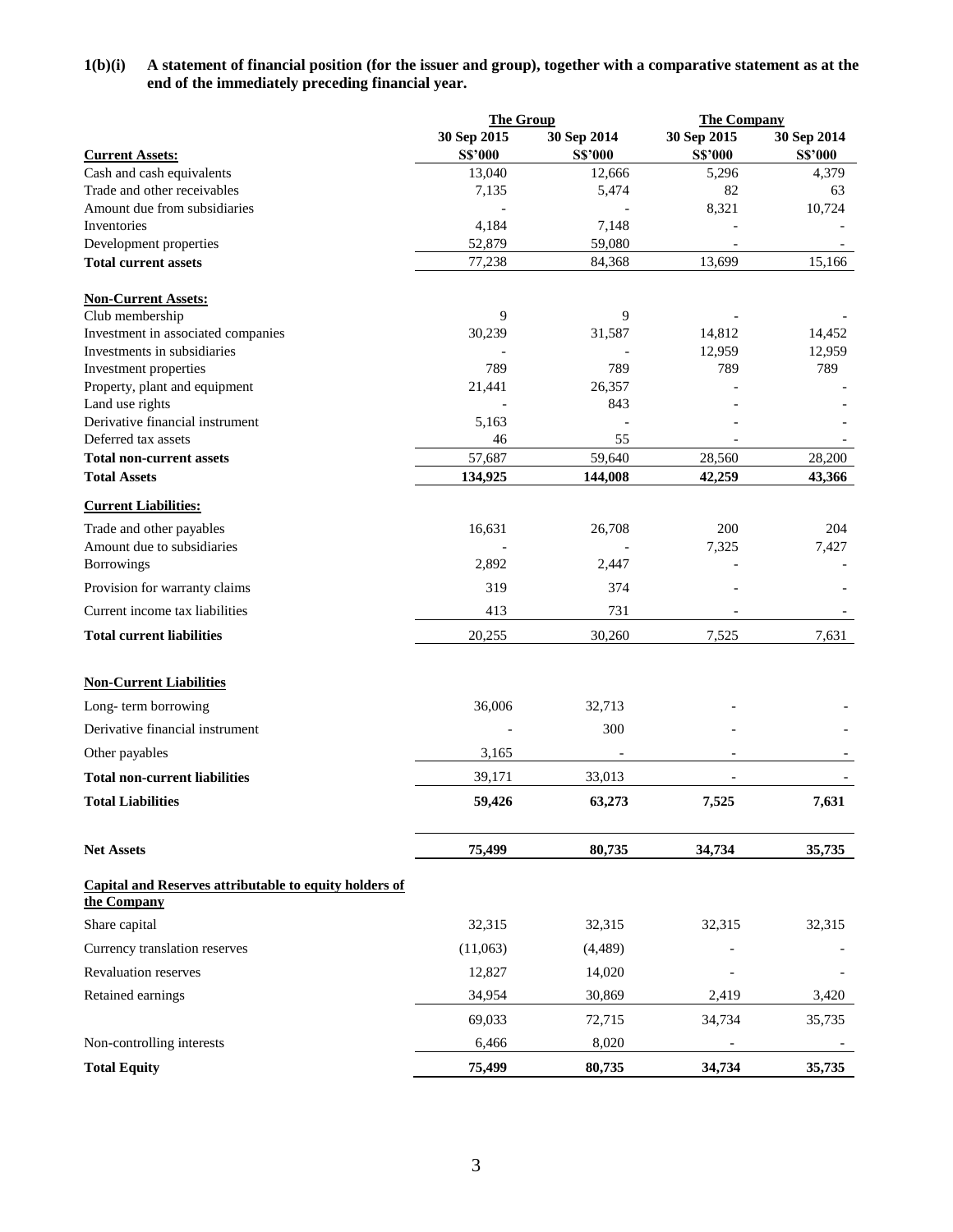## **1(b)(ii) Aggregate amount of group's borrowings and debt securities.**

|                                                    | As at 30/9/2015<br>(S\$'000)     |                                    | As at 30/9/2014<br>(S\$'000)     |                                    |
|----------------------------------------------------|----------------------------------|------------------------------------|----------------------------------|------------------------------------|
|                                                    | <b>Secured</b><br><b>S\$'000</b> | <b>Unsecured</b><br><b>S\$'000</b> | <b>Secured</b><br><b>S\$'000</b> | <b>Unsecured</b><br><b>S\$'000</b> |
| Amount repayable in one year or less, or on demand | 2,892                            | $\blacksquare$                     | 2.447                            | -                                  |
| Amount repayable after one year                    | 36,006                           | ۰                                  | 32,713                           |                                    |

The Group's borrowings are secured by land held for property development and corporate guarantees.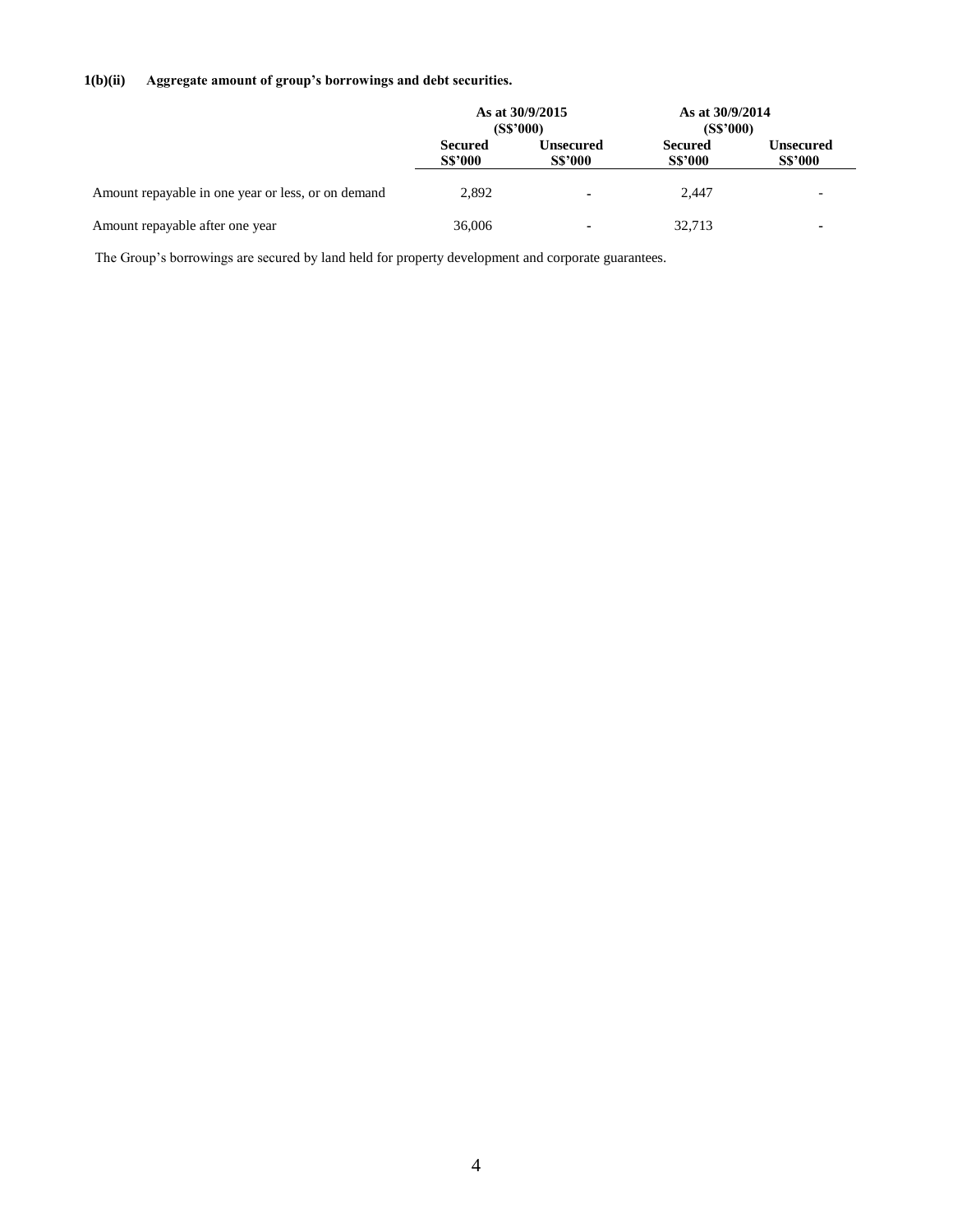**1(c) A statement of cash flows (for the group), together with a comparative statement for the corresponding period of the immediately preceding financial year**.

|                                                                               | 30 Sep 2015    | 30 Sep 2014    |
|-------------------------------------------------------------------------------|----------------|----------------|
|                                                                               | <b>S\$'000</b> | <b>S\$'000</b> |
| <b>Cash flows from operating activities</b>                                   |                |                |
| Total profit                                                                  | 4,413          | 3,081          |
| Adjustments for:                                                              |                |                |
| Income tax expense                                                            | 338            | 722            |
| Amortisation and depreciation                                                 | 1,276          | 633            |
| Property, plant and equipment written off<br>Interest income                  | (76)           | 163            |
|                                                                               | 1,683          | (39)<br>182    |
| Interest expense<br>Share of results of an associated company, net of tax     | (5,166)        | (4,036)        |
| Fair value loss on financial assets at fair value through profit and loss     |                | 10             |
| Fair value gain on investment properties                                      |                | (156)          |
| Gain on disposal of financial assets at fair value through profit and loss    |                | (8)            |
| Gain on disposal of property, plant and equipment                             | (9)            | (6)            |
| Gain on deemed disposal of a joint venture                                    |                | (1,276)        |
| Impairment loss on goodwill                                                   |                | 2,615          |
| Gain on amortization of payable                                               | (908)          |                |
| Unrealised foreign exchange loss                                              | 2,179          | 463            |
| Operating cash flow before working capital changes                            | 3,730          | 2,348          |
| Change in working capital:                                                    |                |                |
| Inventories                                                                   | 467            | 1,149          |
| Trade and other receivables                                                   | (2,698)        | 9,334          |
| Trade and other payables and warranty provision                               | 1,618          | 204            |
| Development properties                                                        | (3,622)        | (58, 370)      |
| Cash used in operations                                                       | (505)          | (45, 335)      |
| Income tax paid                                                               | (647)          | (654)          |
| Net cash used in operating activities                                         | (1,152)        | (45,989)       |
| <b>Cash flows from investing activities</b>                                   |                |                |
| Purchase of property, plant and equipment                                     | (548)          | (3,007)        |
| Proceeds from the sale of property, plant and equipment                       | 9              | 17             |
| Proceeds from sale of financial assets, at fair value through profit and loss |                | 80             |
| Acquisition of a subsidiary                                                   |                | (1,127)        |
| Investment in associated company                                              | (360)          |                |
| Disposal of subsidiary, net of cash                                           | (641)          |                |
| Dividends received from associated company                                    | 766            | 1,062          |
| Interest received                                                             | 76             | 39             |
| Addition to investment properties                                             |                | (240)          |
| Net cash used in investing activities                                         | (698)          | (3,176)        |
| <b>Cash flows from financing activities</b>                                   |                |                |
| Bills payable                                                                 | (171)          | (1,649)        |
| Proceeds from related parties' borrowing                                      | 137            | 14,866         |
| Repayment of bank borrowings                                                  | (123)          | (2,274)        |
| Proceeds from bank borrowings                                                 | 6,500          | 35,456         |
| Proceeds from capital contribution by non-controlling interests               |                | 8,186          |
| Dividends paid to shareholders                                                | (2,098)        | (2,098)        |
| Deposit pledged                                                               | 377            | (949)          |
| Interest paid                                                                 | (2,020)        | (952)          |
| Net cash provided by financing activities                                     | 2,602          | 50,586         |
| Net increase in cash and cash equivalents                                     | 752            | 1,421          |
| Cash and cash equivalents at beginning of the financial year                  | 11,543         | 10,121         |
| Effects of currency translation on cash and cash equivalents                  |                |                |
| Cash and cash equivalents at end of the financial year                        | 12,295         | 11,543         |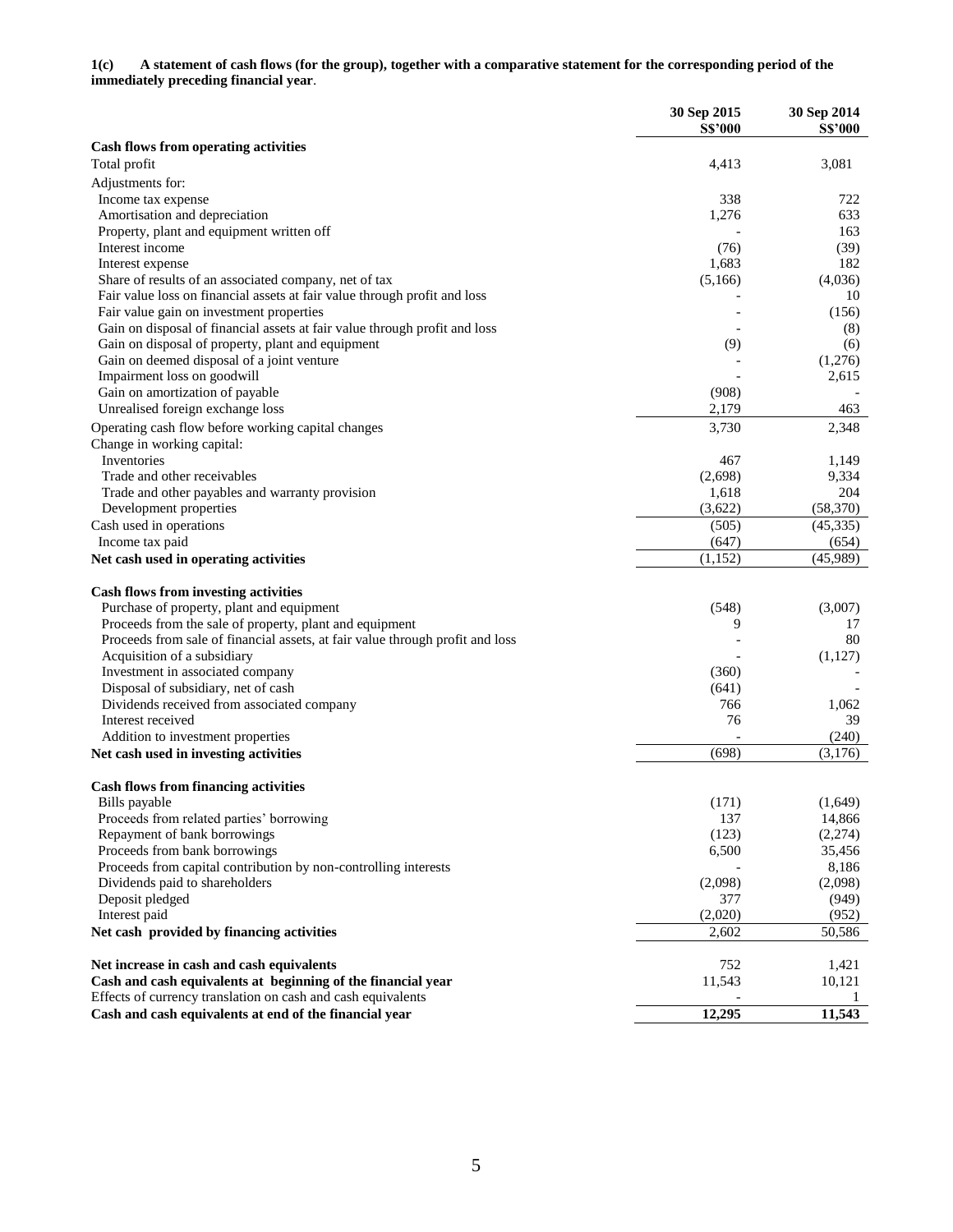**1(d)(i) A statement (for the issuer and group) showing either (i) all changes in equity or (ii) changes in equity other than those arising from capitalization issues and distributions to shareholders, together with a comparative statement for the corresponding period of the immediately preceding financial year.** 

|                                                                                         | Attributable to equity holders of the Company |                                                             |                                                 |                                               |                                |                                                       |                                          |
|-----------------------------------------------------------------------------------------|-----------------------------------------------|-------------------------------------------------------------|-------------------------------------------------|-----------------------------------------------|--------------------------------|-------------------------------------------------------|------------------------------------------|
|                                                                                         | <b>Share</b><br>capital<br><b>S\$'000</b>     | <b>Currency</b><br>translation<br>reserve<br><b>S\$'000</b> | <b>Revaluation</b><br>reserve<br><b>S\$'000</b> | <b>Retained</b><br>earnings<br><b>S\$'000</b> | <b>Total</b><br><b>S\$'000</b> | Non-controlling<br><b>Interests</b><br><b>S\$'000</b> | <b>Total</b><br>equity<br><b>S\$'000</b> |
| <b>The Group</b>                                                                        |                                               |                                                             |                                                 |                                               |                                |                                                       |                                          |
| Balance as at 1 Oct 2014                                                                | 32,315                                        | (4,489)                                                     | 14,020                                          | 30,869                                        | 72,715                         | 8,020                                                 | 80,735                                   |
| Total comprehensive<br>income/ (loss) for the<br>financial year<br>Dividend relating to |                                               | (6,704)                                                     |                                                 | 6,183                                         | (521)                          | (2,927)                                               | (3, 448)                                 |
| 2014 paid                                                                               |                                               |                                                             |                                                 | (2,098)                                       | (2,098)                        |                                                       | (2,098)                                  |
| Disposal of a<br>subsidiary                                                             |                                               | 130                                                         | (1,193)                                         |                                               | (1,063)                        | 1,373                                                 | 310                                      |
| Balance as at 30 Sep 2015                                                               | 32,315                                        | (11,063)                                                    | 12,827                                          | 34,954                                        | 69,033                         | 6,466                                                 | 75,499                                   |
| <b>The Group</b>                                                                        |                                               |                                                             |                                                 |                                               |                                |                                                       |                                          |
| Balance as at 1 Oct 2013                                                                | 32,315                                        | (4,705)                                                     | 2,396                                           | 29,304                                        | 59,310                         | 155                                                   | 59,465                                   |
| Total comprehensive<br>income/ (loss) for the<br>financial year<br>Dividend relating to |                                               | 216                                                         | 11,624                                          | 3,663                                         | 15,503                         | (321)                                                 | 15,182                                   |
| 2013 paid                                                                               |                                               |                                                             |                                                 | (2,098)                                       | (2,098)                        |                                                       | (2,098)                                  |
| Capital contribution                                                                    | $\overline{\phantom{a}}$                      |                                                             |                                                 | $\overline{\phantom{a}}$                      |                                | 8,186                                                 | 8,186                                    |
| Balance as at 30 Sep 2014                                                               | 32,315                                        | (4,489)                                                     | 14.020                                          | 30.869                                        | 72,715                         | 8,020                                                 | 80,735                                   |

|                                                                   |                         | <b>Attributable to equity holders of the Company</b> |              |
|-------------------------------------------------------------------|-------------------------|------------------------------------------------------|--------------|
|                                                                   | <b>Share</b><br>Capital | <b>Retained</b><br>earnings                          | <b>Total</b> |
|                                                                   | <b>S\$'000</b>          | <b>S\$'000</b>                                       | S\$'000      |
| <b>The Company</b>                                                |                         |                                                      |              |
| Balance as at 1 Oct 2014<br>Total comprehensive<br>income for the | 32,315                  | 3,420                                                | 35,735       |
| financial year<br>Dividend relating to                            |                         | 1,097                                                | 1,097        |
| $2014$ paid                                                       |                         | (2,098)                                              | (2,098)      |
| Balance as at 30 Sep 2015                                         | 32,315                  | 2,419                                                | 34,734       |
| <b>The Company</b>                                                |                         |                                                      |              |
| Balance as at 1 Oct 2013<br>Total comprehensive<br>income for the | 32,315                  | 2,614                                                | 34,929       |
| financial year<br>Dividend relating to                            |                         | 2,904                                                | 2,904        |
| $2013$ paid                                                       |                         | (2,098)                                              | (2,098)      |
| Balance as at 30 Sep 2014                                         | 32,315                  | 3,420                                                | 35,735       |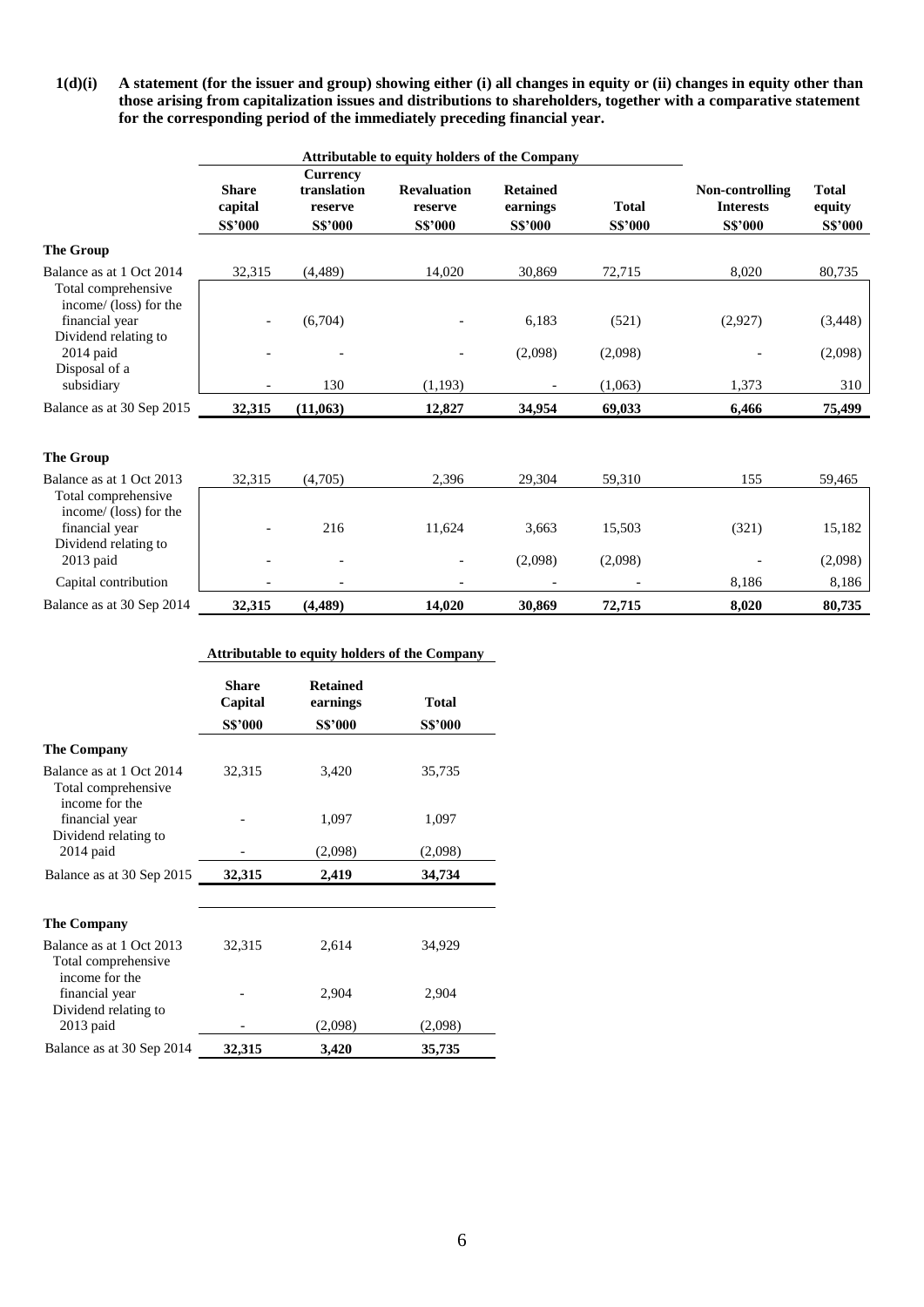**1(d)(ii) Details of any changes in the company's share capital arising from rights issue, bonus issue, share buy-backs, exercise of share options or warrants, conversion of other issues of equity securities, issue of shares for cash or as consideration for acquisition or for any other purpose since the end of the previous period reported on. State also the number of shares that may be issued on conversion of all the outstanding convertibles, as well as the number of shares held as treasury shares, if any, against the total number of issued shares excluding treasury shares of the issuer, as at the end of the current financial period reported on and as at the end of the corresponding period of the immediately preceding financial year.** 

None. There were no shares held as treasury shares as at  $30<sup>th</sup>$  September 2015.

### **1(d)(iii) To show the total number of issued shares excluding treasury shares as at the end of the current financial period and as at the end of the immediately preceding year**

As at 30 September 2015, the total number of issued shares of the Company was 209,826,140 (As at 30 September 2014: 209,826,140).

**1(d)(iv) A statement showing all sales, transfers, disposal, cancellation and/or use of treasury shares as at the end of the current financial period reported on**

Not applicable.

**2. Whether the figures have been audited or reviewed and in accordance with which auditing standard or practice.** 

The figures have not been audited nor reviewed.

**3. Where the figures have been audited or reviewed, the auditors' report (including any qualifications or emphasis of a matter).** 

Not applicable.

### **4. Whether the same accounting policies and methods of computation as in the issuer's most recently audited annual financial statements have been applied.**

Save as disclosed in paragraph 5 below, the Company and the Group has applied the same accounting policies and methods of computation as in the Group's most recently audited financial statements for the financial year ended 30 September 2015.

Certain comparatives have been reclassified to conform with current year's presentation. The reclassification has no impact on the profit and loss accounts of the Company and the Group.

**5. If there are any changes in the accounting policies and methods of computation, including any required by an accounting standard, what has changed, as well as the reasons for, and the effect of, the change.** 

The adoption of all new and revised Singapore Financial Reporting Standards did not result in significant changes in the Group's accounting policies.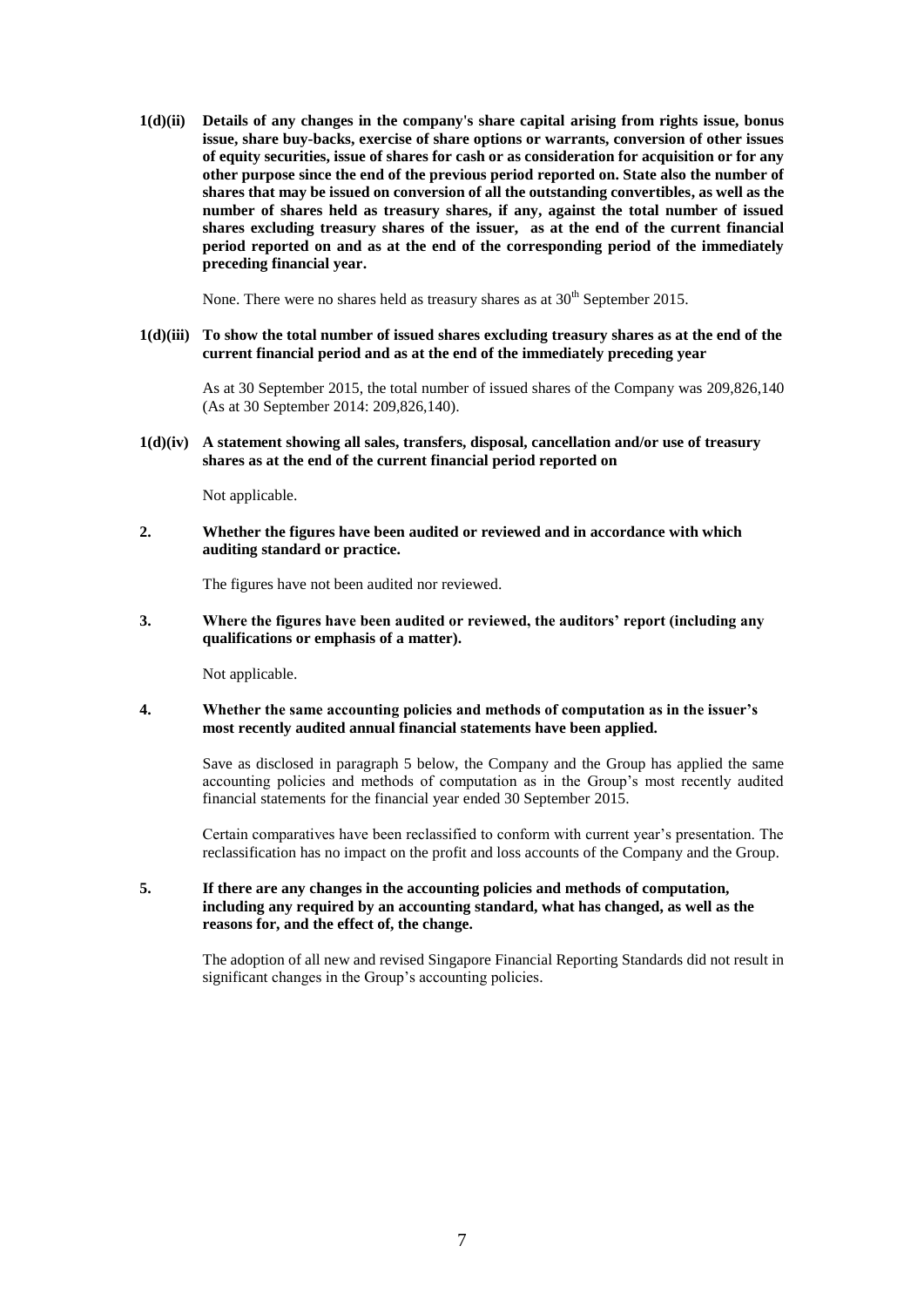**6. Earnings per ordinary share of the group for the current financial period reported on and the corresponding period of the immediately preceding financial year, after deducting any provision for preference dividends.** 

|                                                            | The Group   |             |  |
|------------------------------------------------------------|-------------|-------------|--|
|                                                            | 30 Sep 2015 | 30 Sep 2014 |  |
| Amount in cents                                            |             |             |  |
| Profit per ordinary share for the period reported on based |             |             |  |
| on net profit attributable to shareholders:                |             |             |  |
| (i) Based on the weighted average number of ordinary       |             |             |  |
| shares on issue:                                           |             |             |  |
| Continuing operations                                      | 3.29        | 2.47        |  |
| Discontinued operations                                    | (0.34)      | (0.72)      |  |
| Total                                                      | 2.95        | 1.75        |  |
| ii) Based on a fully diluted basis                         |             |             |  |
| Continuing operations                                      | 3.29        | 2.47        |  |
| Discontinued operations                                    | (0.34)      | (0.72)      |  |
| Total                                                      | 2.95        | 1.75        |  |

The earnings per share is calculated based on the group's net profit attributable to the shareholders divided by the issued share capital of the Company of 209,826,140 shares.

**7. Net asset value (for the issuer and group) per ordinary share based on issued share capital of the issuer at the end of the (a) current financial period reported on; and (b) immediately preceding financial year.** 

|                                                                                                                                           |             | The Group   | <b>The Company</b> |             |
|-------------------------------------------------------------------------------------------------------------------------------------------|-------------|-------------|--------------------|-------------|
|                                                                                                                                           | 30 Sep 2015 | 30 Sep 2014 | 30 Sep 2015        | 30 Sep 2014 |
| Amount in cents                                                                                                                           |             |             |                    |             |
| Net.<br>value<br>asset<br>(NAV)<br>attributable to the shareholders<br>per ordinary share based on the<br>issued share capital at the end |             |             |                    |             |
| of the year of 209,826,140                                                                                                                | 32.90       | 34.65       | 16.55              | 17.03       |

**8. A review of the performance of the group, to the extent necessary for a reasonable understanding of the group's business. The review must discuss any significant factors that affected the turnover, costs, and earnings of the group for the current financial period reported on, including (where applicable) seasonal or cyclical factors; it must also discuss any material factors that affected the cash flow, working capital, assets or liabilities of the group during the current financial period reported on**

The Group's revenue reported at S\$18.0 million for the financial year ended 30 September 2015 ("FY2015"), a 24% decrease from S\$23.7 million as compared to the last financial year. The decrease is mainly due to the loss of the Ariston distributorship in the last quarter of last financial year and a decrease in project delivered in FY 2015 as compared to the last financial year. The revenue is contributed by trading segment.

The Group's gross profit is S\$7.4 million which is 29% lower than the gross profit of \$10.3 million as compared to the last financial year. The decrease is in line with the decrease in revenue.

Other gain of S\$0.3 million in FY2015 is mainly due to a S\$0.9 million gain on amortization of non-current liabilities arising from subordination of minority shareholders' loan. This is partially offset against foreign exchange losses of S\$0.6 million. Other losses of S\$1.3 million in the last financial year was due to a one off impairment loss on goodwill offset against a gain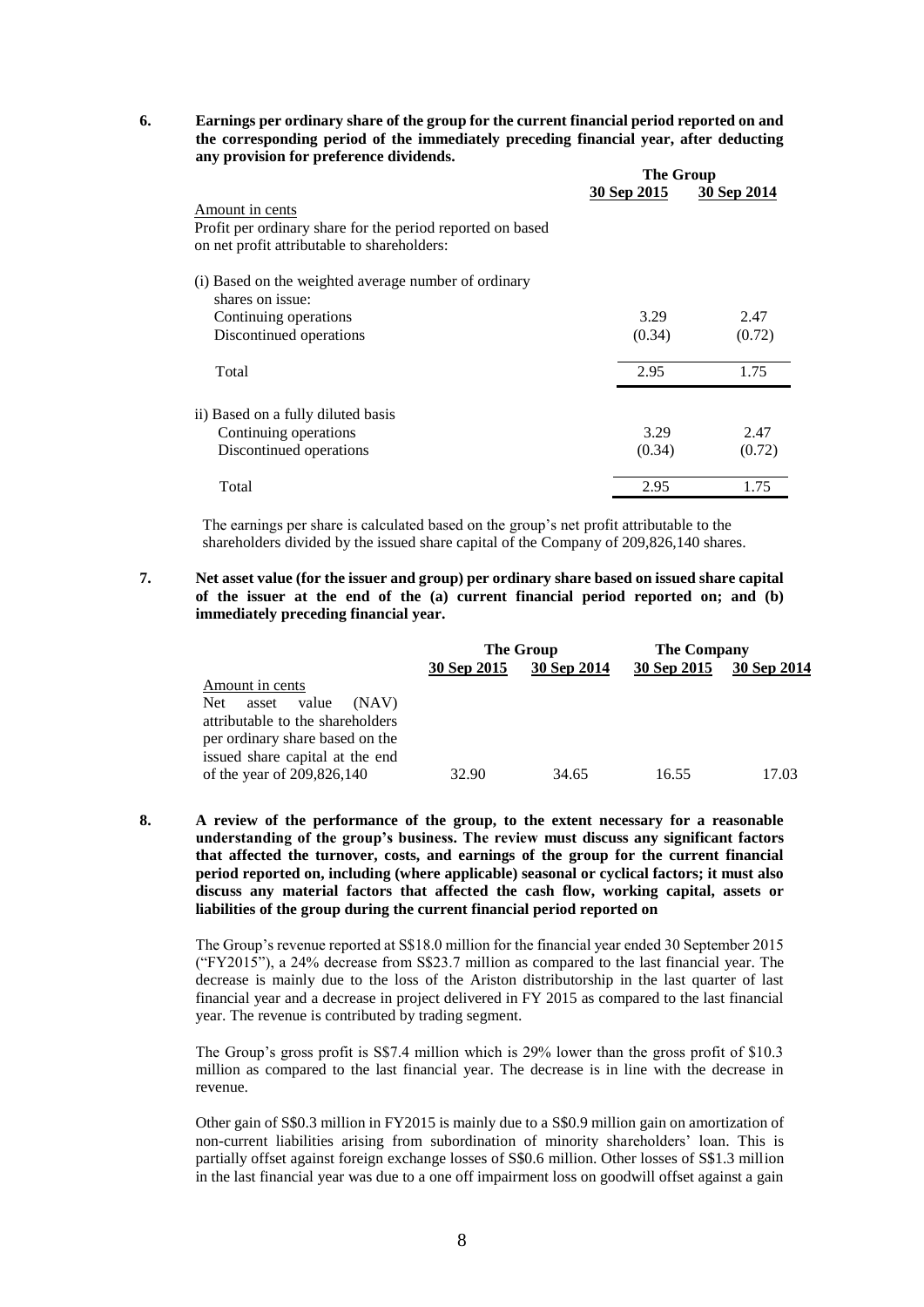on deemed disosal on the shareholding interest in a joint venture in Morocco.

The decrease in selling and distribution expenses to S\$1.6 million in FY 2015 as compared to S\$1.8 million in the last financial year is in line with decrease in revenue.

Amortization and depreciation increased from S\$0.6 million in FY2014 to S\$1.3 million in FY2015. The increase is mainly due to additional depreciation accounted for on revalued assets and sales office.

Finance cost of S\$1.7 million refers to borrowing cost incurred for land acquired but has not commenced construction activity. It also includes interest expenses on gain on amortization of non-current liabilities.

Gain on disposal of subsidiary of S\$2.1 million relates to the reduction in shares in Changzhou Asteras Air-Conditioning Manufacturer Co., Ltd ("Changzhou Asteras"). During the year, effective shareholdings interest in Changzhou Asteras has been reduced to 20% from 86% as part of Group's effort in the divestment of non-core business (the "Disposal") as reflected in our earlier announcement.

Share of results of associated company, Fiamma Holdings Berhad ("Fiamma") increased by S\$1.2 million from S\$4.0 million to S\$5.2 million in the current year as compared to the last financial year. The increase is mainly due to an increase in fair value gain on investment property.

As a result of the above, the Profit after Income Tax from Continuing Operations is S\$5.1 million, an increase of 11%, as compared to the last financial year of S\$4.6 million.

Included in Other Comprehensive Loss is a currency translation loss of S\$7.9 million arising from consolidation of our investment in associate company and investment in property development segment. Both investments are denominated in Ringgit currency.

Taken into consideration of the above, the Total Comprehensive Loss attributable to equity holders of the Company is S\$0.5 million.

#### **Review of working capital, assets or liabilities**

#### Trade and other receivables

Increase in trade and other receivables is mainly due to amount of S\$2.9 million owing by Changzhou Asteras to another subsidiary within the Group, being reclassified as related party receivables amounting to S\$2.9 million as a result of the Disposal. The increase is reduced by deconsolidation of the line assets due to the Disposal.

#### Inventories

Decrease in inventories of S\$2.9 milllion is in line with decrease in sales and deconsolidation of the line assets due to the Disposal.

#### Development properties

Decrease in development properties of S\$6.2 million is mainly contributed by unrealized foreign exchange loss of S\$10.4 million and partially offset by additional construction cost incurred of S\$3.6 million and interest capitalised of S\$0.6 milion.

#### Investment in associated companies

Investment in associated companies decreased by S\$1.3 million is mainly due to share of results of Fiamma amounting to S\$5.2 million net off against dividend income received of S\$0.8 million and unrealized foreign exchange loss of S\$6.1 million on Ringgit denominated Investment.

During the year the Group also invested S\$0.4 million or 20% interest, in an associated company which holds shares in Changzhou Asteras.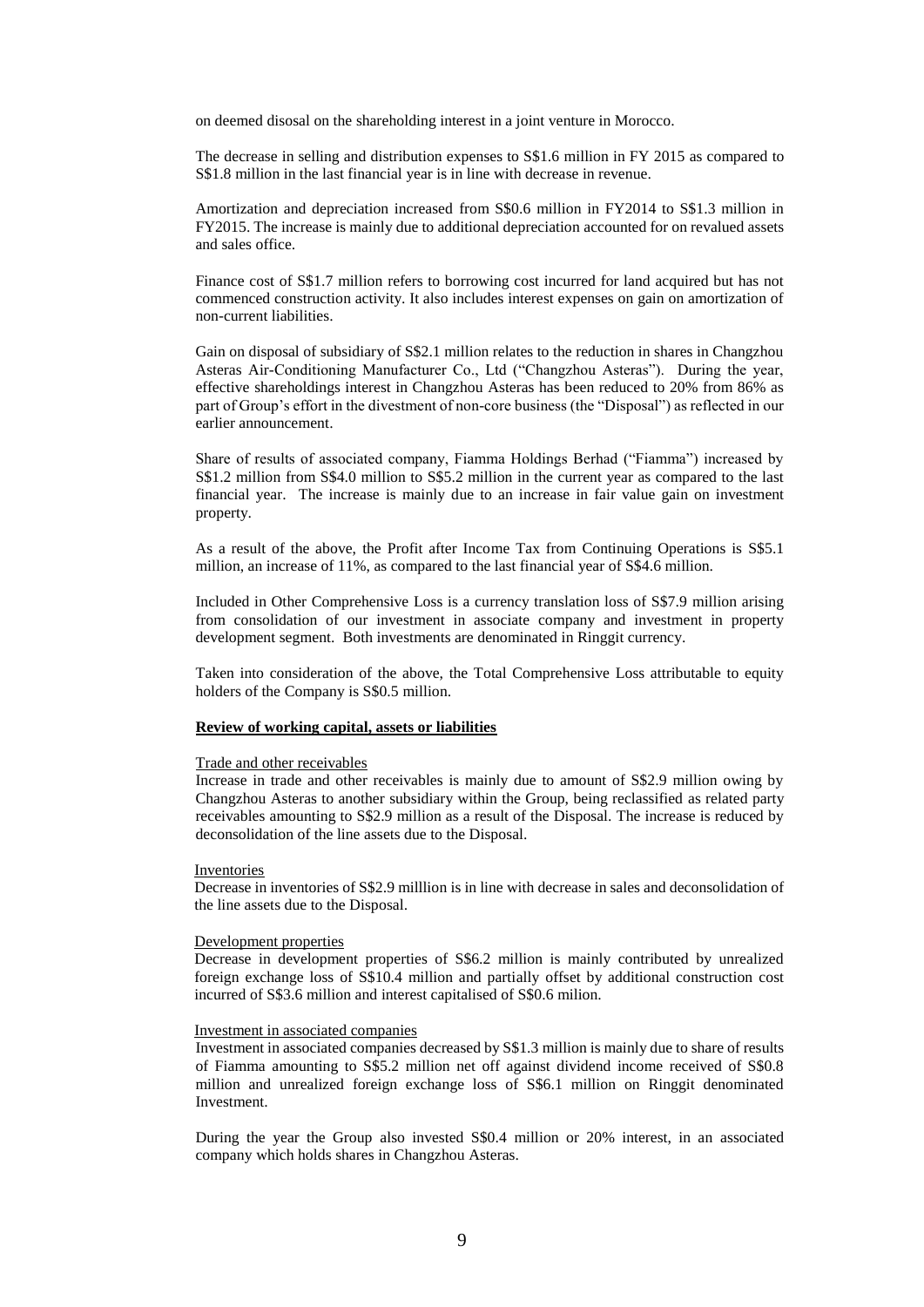#### Property, plant and equipment

Decrease in Property, plant and equipment is mainly due to depreciation of S\$1.3 million and the deconsolidation of the property, plant and equipment of Changzhou Asteras amounting to S\$4.2million.

#### Trade and other payables

Decrease in trade and other payables is mainly due to a reclassification of the subordinated portion of S\$3.7 million of shareholders' loan to non-current liability arising from subordination of shareholders' loan clause in the bank loan agreement. The decline is also contributed by deconsolidation of the liability of Changzhou Asteras amounting to S\$4.2 million as well as reduction in payables as a result of decrease in trading activities.

### Other payables – non current

Other Payables of S\$3.1 million relates to subordinated portion of shareholders' loan of S\$3.7 million. The amount is reduced by gain on amortization of payable of S\$0.9 million less interest expenses of S\$0.2 million.

#### Bank borrowings

Increase in bank borrowings is mainly due to additional term loans of S\$6.5 million obtained for the land financing of property development business. This is partially offset by deconsolidation of the bank loan of Changzhou Asteras amounting S\$2.4 million.

#### Derivative financial instrument

Derivative financial instrument of S\$5.1 million is due to cross currency interest rate swap transacted to hedge foreign currency borrowings of subsidiary.

### **Review of cashflows**

The Group reported a net increase in cash and cash equivalents which is mainly due to funds generated from financing activities offset with net cash outflow from operating and investing activities. The net cash outflow from operating activities is mainly due to construction cost incurred for property development business. The net cash outflow from investing activities is mainly due to acquisition of property, plant and equipment, net casflow outflow arising from disposal of subsidiary and partially offset by dividend from associated company.

### **9. Where a forecast, or a prospect statement, has been previously disclosed to shareholders, any variance between it and the actual results.**

There was no forecast or prospect statement disclosed to the shareholders in the previous announcement.

### **10. A commentary at the date of the announcement of the significant trends and competitive conditions of the industry in which the group operates and any known factors or events that may affect the group in the next reporting period and the next 12 months.**

The external outlook of the global and regional economy remain clouded with significant downside risks. Amidst this uncertainty in the economic environment, we expect our trading segment performance for the next reporting period to remain challenging. However, the Group will remain focused on its long term vision to increase its products range, develop new products and cautiously explore new markets**.**

On the Property Development Segment, the Group noted that the property market in Malaysia has significantly slow down. In view of the challenging market, we remained steadfast but cautious in promoting and marketing our Seventh Cove apartments in Permas Jaya, Johor by focusing on buyers outside Malaysia.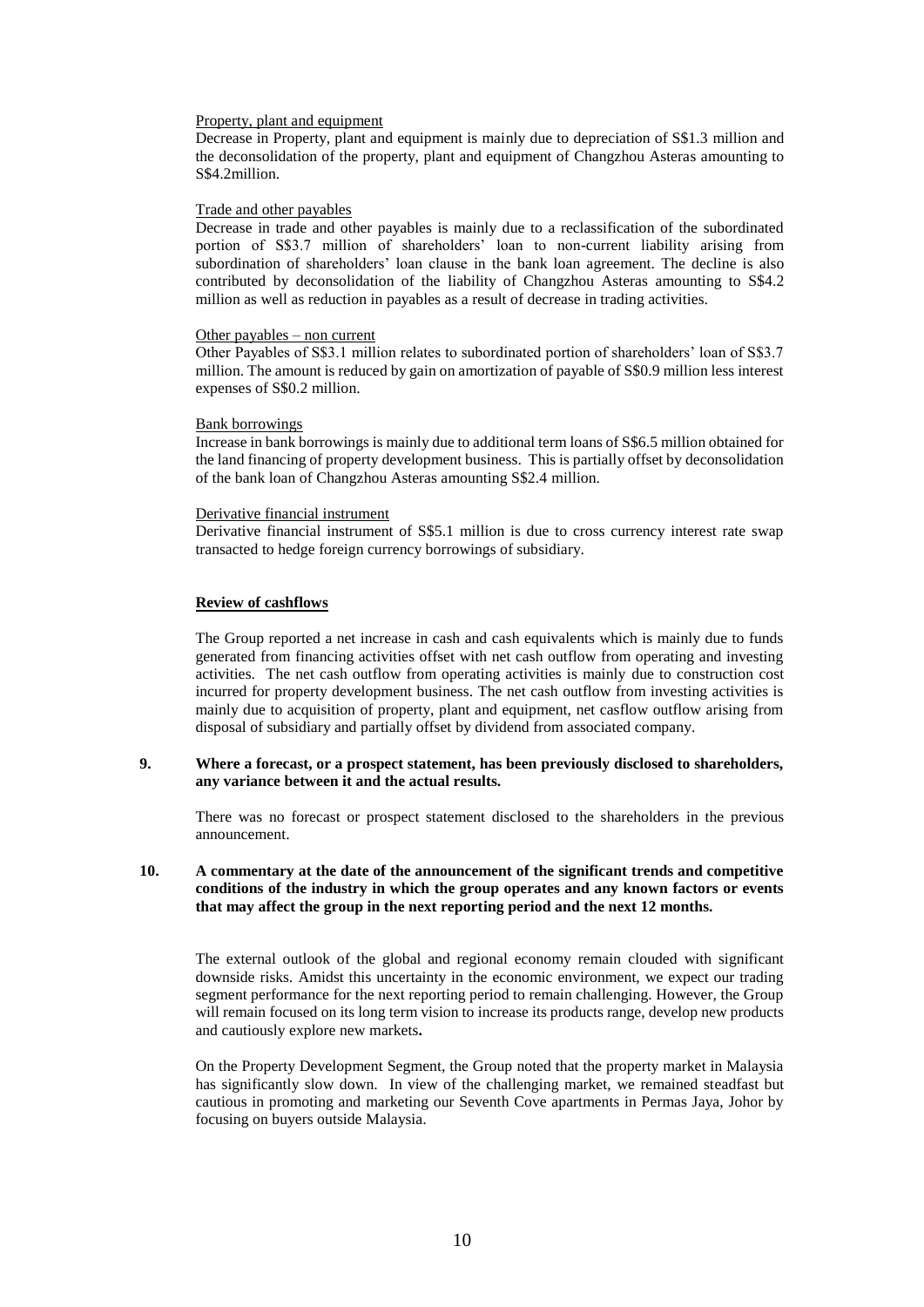## **11. Dividend**

## **(a) Current Financial Period Reported On**

No dividend was declared for the current financial period reported on.

## **(b) Corresponding Period of the Immediately Preceding Financial Year**

Final tax exempt dividend of 1 cent per ordinary share was declared for the corresponding period of the immediate preceding financial year.

## **(c) Date Payable and Books Closure Date**

Not applicable. No dividend was declared for the current financial period reported on.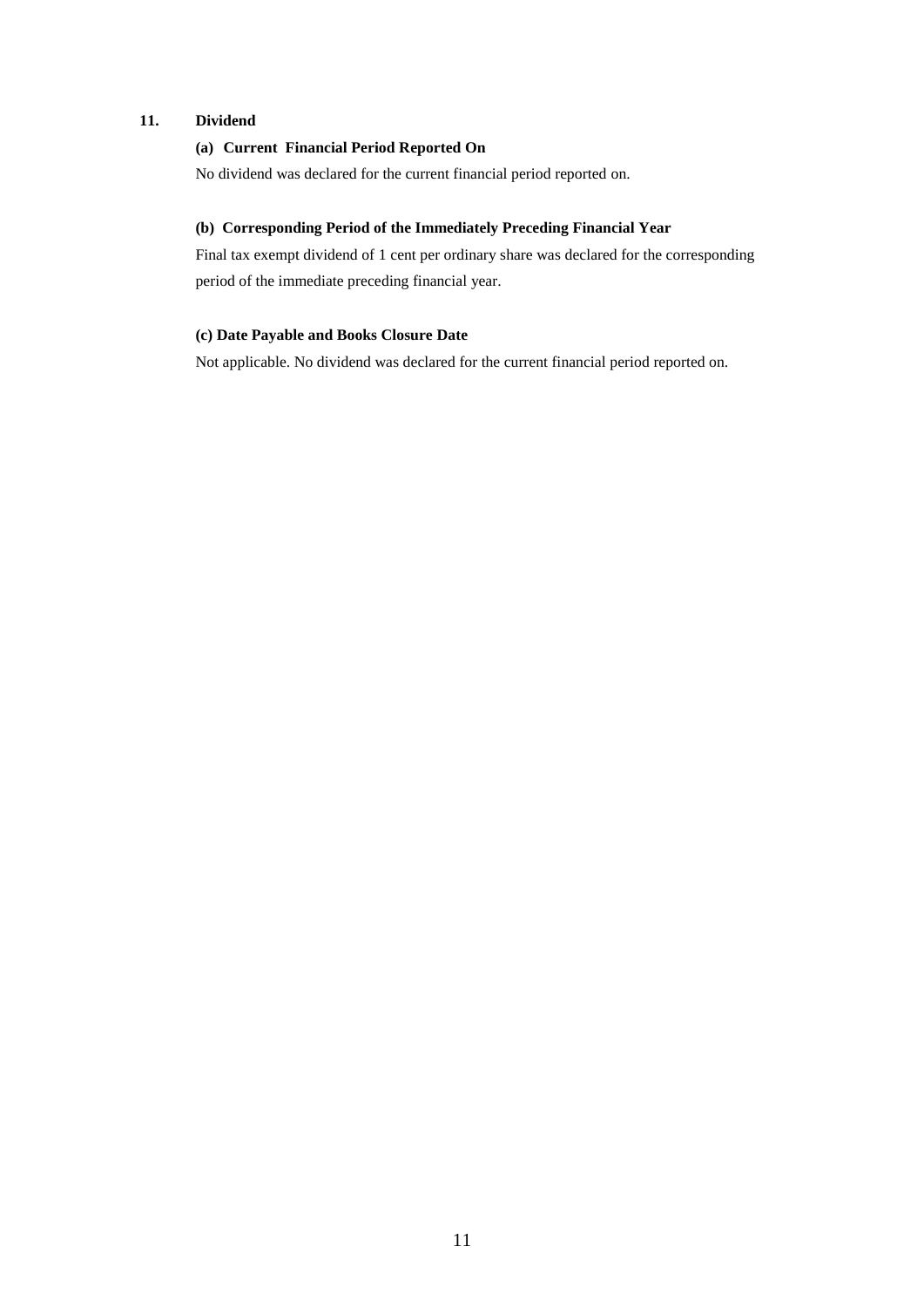# **PART II - ADDITIONAL INFORMATION REQUIRED FOR FULL YEAR**

# **ANNOUNCEMENT**

# **(This part is not applicable to Q1, Q2, Q3 or Half Year Results)**

# **12.(a) Primary segment reporting – Business Segment**

| 2015                                        | <b>Trading</b> | <b>Manufacturing</b> | <b>Property</b>          | Other                        | <b>Total</b> |  |
|---------------------------------------------|----------------|----------------------|--------------------------|------------------------------|--------------|--|
|                                             | Development    |                      |                          |                              |              |  |
|                                             | <b>S\$'000</b> | <b>S\$'000</b>       | <b>S\$'000</b>           | <b>S\$'000</b>               | S\$'000      |  |
| <b>REVENUE</b>                              |                |                      |                          |                              |              |  |
| External sales                              | 18,658         | 6,827                |                          |                              | 25,485       |  |
| Inter-segment sales                         | (648)          |                      | $\overline{\phantom{a}}$ | -                            | (648)        |  |
| Sales to external parties                   | 18,010         | 6,827                | $\blacksquare$           | $\qquad \qquad \blacksquare$ | 24,837       |  |
| <b>RESULTS</b>                              |                |                      |                          |                              |              |  |
| Segment result                              | 1,812          | (715)                | (402)                    | 497                          | 1,192        |  |
| Interest income                             |                |                      | 47                       | 29                           | 76           |  |
| Share of results of associated company      |                |                      |                          | 5,166                        | 5,166        |  |
| Finance cost                                | (113)          |                      | (1,570)                  |                              | (1,683)      |  |
| Profit before income tax                    |                |                      |                          |                              | 4,751        |  |
| Income tax expenses                         |                |                      |                          |                              | (338)        |  |
| <b>Total Profit</b>                         |                |                      |                          |                              | 4,413        |  |
|                                             |                |                      |                          |                              |              |  |
| <b>ASSETS</b>                               |                |                      |                          |                              |              |  |
| Segment assets                              | 33,387         |                      | 62,192                   | 9,052<br>30,239              | 104,631      |  |
| Associated companies<br>Unallocated assets: |                |                      |                          |                              | 30,239       |  |
| Deferred tax asset                          |                |                      |                          |                              | 46           |  |
| Club membership                             |                |                      |                          |                              | 9            |  |
| <b>Consolidated Total Assets</b>            |                |                      |                          |                              | 134,925      |  |
|                                             |                |                      |                          |                              |              |  |
| <b>LIABILITIES</b>                          |                |                      |                          |                              |              |  |
| <b>Segment liabilities</b>                  | 4,460          |                      | 15,445                   | 210                          | 20,115       |  |
| Unallocated liabilities:                    |                |                      |                          |                              |              |  |
| <b>Bank borrowings</b>                      |                |                      |                          |                              | 38,898       |  |
| Income tax liabilities                      |                |                      |                          |                              | 413          |  |
| <b>Consolidated Total Liabilities</b>       |                |                      |                          |                              | 59,426       |  |
| <b>OTHER</b>                                |                |                      |                          |                              |              |  |
| Depreciation                                | 799            | 155                  | 322                      |                              | 1,276        |  |
| Capital expenditure                         | 59             |                      | 489                      |                              | 548          |  |
|                                             |                |                      |                          |                              |              |  |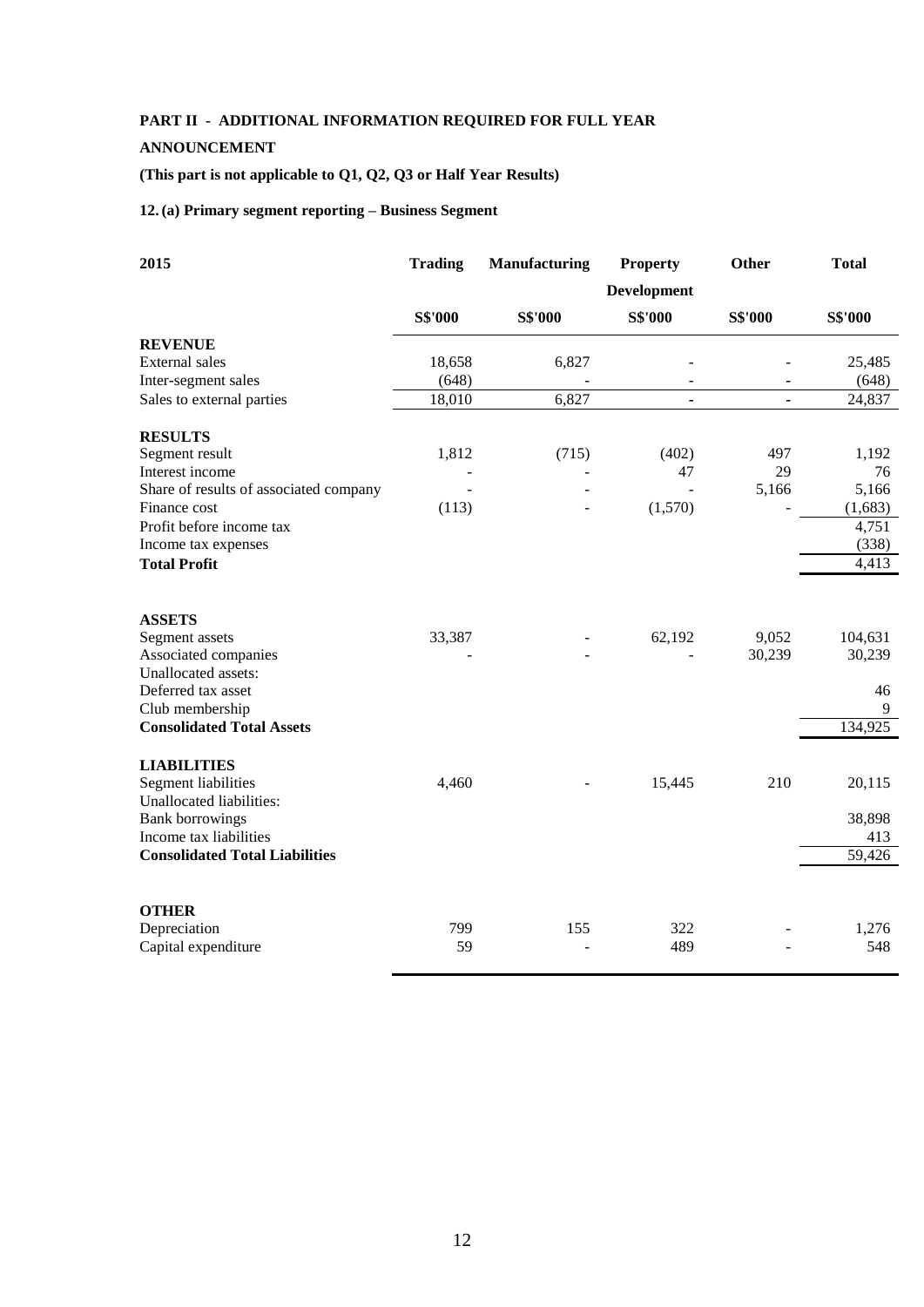# **12.(a) Primary segment reporting – Business Segment (continued)**

| 2014                                            | <b>Trading</b> | Manufacturing  | <b>Property</b>          | Other          | <b>Total</b>   |
|-------------------------------------------------|----------------|----------------|--------------------------|----------------|----------------|
|                                                 |                |                | <b>Development</b>       |                |                |
|                                                 | <b>S\$'000</b> | <b>S\$'000</b> | <b>S\$'000</b>           | <b>S\$'000</b> | <b>S\$'000</b> |
| <b>REVENUE</b>                                  |                |                |                          |                |                |
| External sales                                  | 23,696         | 6,570          |                          |                | 30,266         |
| Inter-segment sales                             |                | (30)           | $\overline{a}$           | ÷,             | (30)           |
| Sales to external parties                       | 23,696         | 6,540          | $\blacksquare$           | $\blacksquare$ | 30,236         |
| <b>RESULTS</b>                                  |                |                |                          |                |                |
| Segment result                                  | 3,648          | (1,358)        | (629)                    | (412)          | 1,249          |
| Interest income                                 |                | 7              | 32                       |                | 39             |
| Share of results of associated company          |                |                | $\overline{a}$           | 4,036          | 4,036          |
| Gain on deemed disposal of a joint              |                |                |                          | 1,276          | 1,276          |
| venture                                         |                |                |                          |                |                |
| Impairment loss on goodwill                     |                |                |                          | (2,615)        | (2,615)        |
| Finance cost                                    |                |                |                          |                | (182)          |
| Profit before income tax<br>Income tax expenses |                |                |                          |                | 3,803<br>(722) |
| <b>Total Profit</b>                             |                |                |                          |                | 3,081          |
|                                                 |                |                |                          |                |                |
| <b>ASSETS</b>                                   |                |                |                          |                |                |
| Segment assets                                  | 35,894         | 8,955          | 63,351                   | 4,157          | 112,357        |
| Associated company                              |                |                |                          | 31,587         | 31,587         |
| Unallocated assets:                             |                |                |                          |                |                |
| Deferred tax asset                              |                |                |                          |                | 55             |
| Club membership                                 |                |                |                          |                | 9              |
| <b>Consolidated Total Assets</b>                |                |                |                          |                | 144,008        |
| <b>LIABILITIES</b>                              |                |                |                          |                |                |
| Segment liabilities                             | 4,809          | 3,189          | 19,175                   | 209            | 27,382         |
| Unallocated liabilities:                        |                |                |                          |                |                |
| <b>Bank borrowings</b>                          |                |                |                          |                | 35,160         |
| Income tax liabilities                          |                |                |                          |                | 731            |
| <b>Consolidated Total Liabilities</b>           |                |                |                          |                | 63,273         |
|                                                 |                |                |                          |                |                |
| <b>OTHER</b>                                    | 176            | 78             | 2,810                    |                |                |
| Capital expenditure<br>Depreciation             | 427            | 168            | 19                       |                | 3,064<br>614   |
| Amortisation                                    | $\overline{a}$ | 19             | $\overline{\phantom{a}}$ |                | 19             |
|                                                 |                |                |                          |                |                |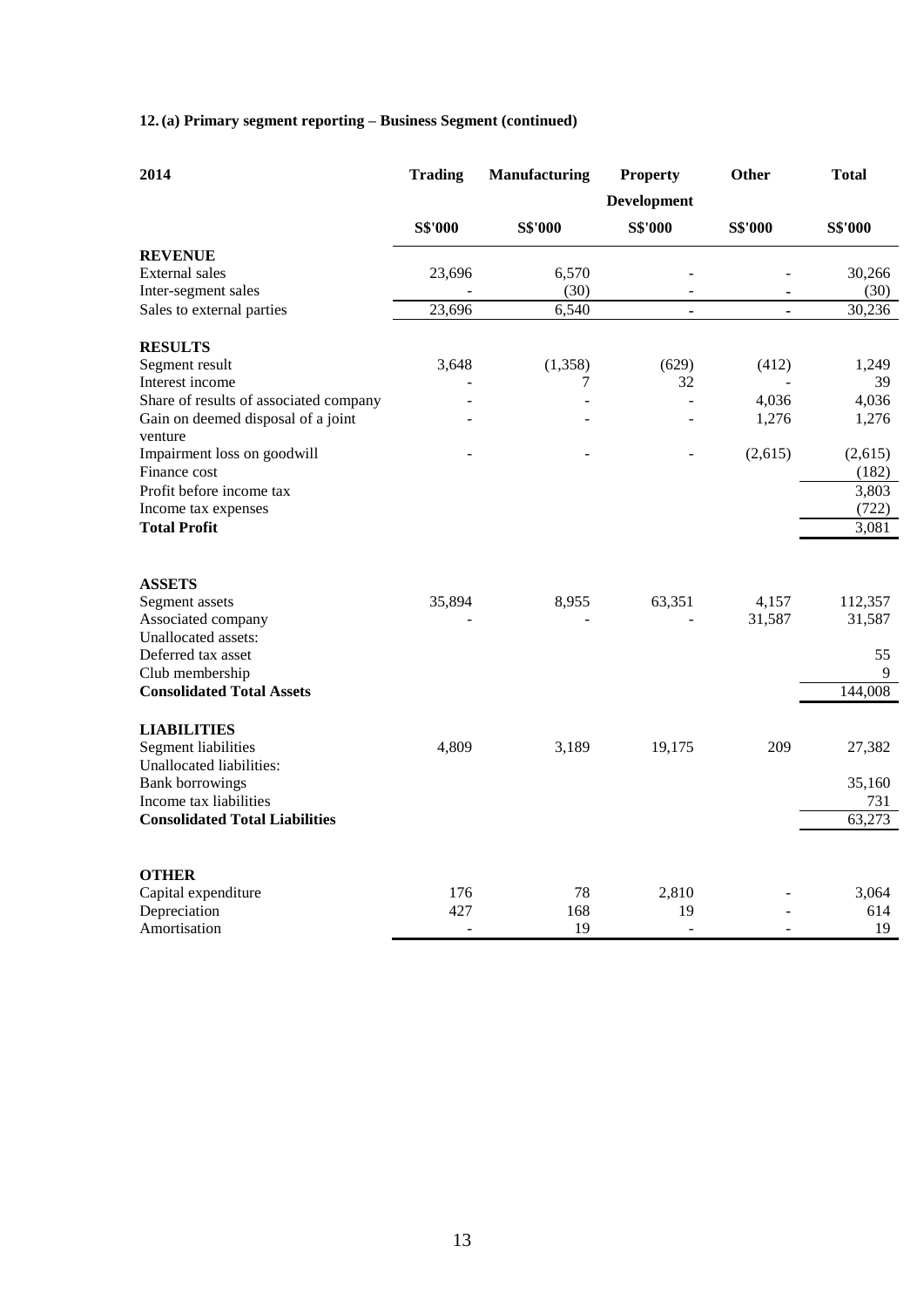### **12. (b) Secondary segment reporting – Geographical Segment**

|           |                        | <b>Sales</b>           |                        | <b>Total assets</b>    |
|-----------|------------------------|------------------------|------------------------|------------------------|
|           | 2015<br><b>S\$'000</b> | 2014<br><b>S\$'000</b> | 2015<br><b>S\$'000</b> | 2014<br><b>S\$'000</b> |
| Singapore | 16,956                 | 22,128                 | 37,032                 | 33,747                 |
| Malaysia  |                        |                        | 94,935                 | 98,296                 |
| China     | 6,827                  | 6,540                  |                        | 8,955                  |
| Morocco   | 151                    | 328                    | 2,960                  | 3,010                  |
| Other     | 903                    | 1,240                  |                        |                        |
|           | 24,837                 | 30,236                 | 134,927                | 144,008                |

# **13. In the review of performance, the factors leading to any material changes in contributions to turnover and earnings by the business or geographical segments.**

### **Segment Reporting**

## **Trading**

Trading segment revenue and result for FY2015 decreased by 24% and 50% respectively, as compared to the previous financial year.

### **Manufacturing**

Segment loss decreased to S\$0.7 million in FY 2015 as compared to S\$1.3 million in the previous financial year. The decrease in segment loss is in line with increase in revenue.

## **Property Development**

While property development segment had preview launched Seventh Cove project in September 2015, no revenue is recognized for this financial year as the work performed is very minimal. However, administrative costs incurred contributed to segment loss of S\$0.4 million for FY2015.

### **14. A breakdown of sales**

|     |                                                                                       | <b>FY 2015</b> | <b>FY 2014</b> | % Increase     |
|-----|---------------------------------------------------------------------------------------|----------------|----------------|----------------|
|     | Group                                                                                 | <b>S\$'000</b> | <b>S\$'000</b> | $/$ (decrease) |
|     |                                                                                       |                |                |                |
| (a) | Sales reported for the first half year                                                | 11,817         | 15,405         | (23%)          |
| (b) | Profit after tax before deducting minority interests<br>reported for first half year  | 147            | 2,300          | $(94\%)$       |
| (c) | Sales reported for the second half year                                               | 13.020         | 14.831         | (12%)          |
| (d) | Profit after tax before deducting minority interests<br>reported for second half year | 4,266          | 781            | 446%           |